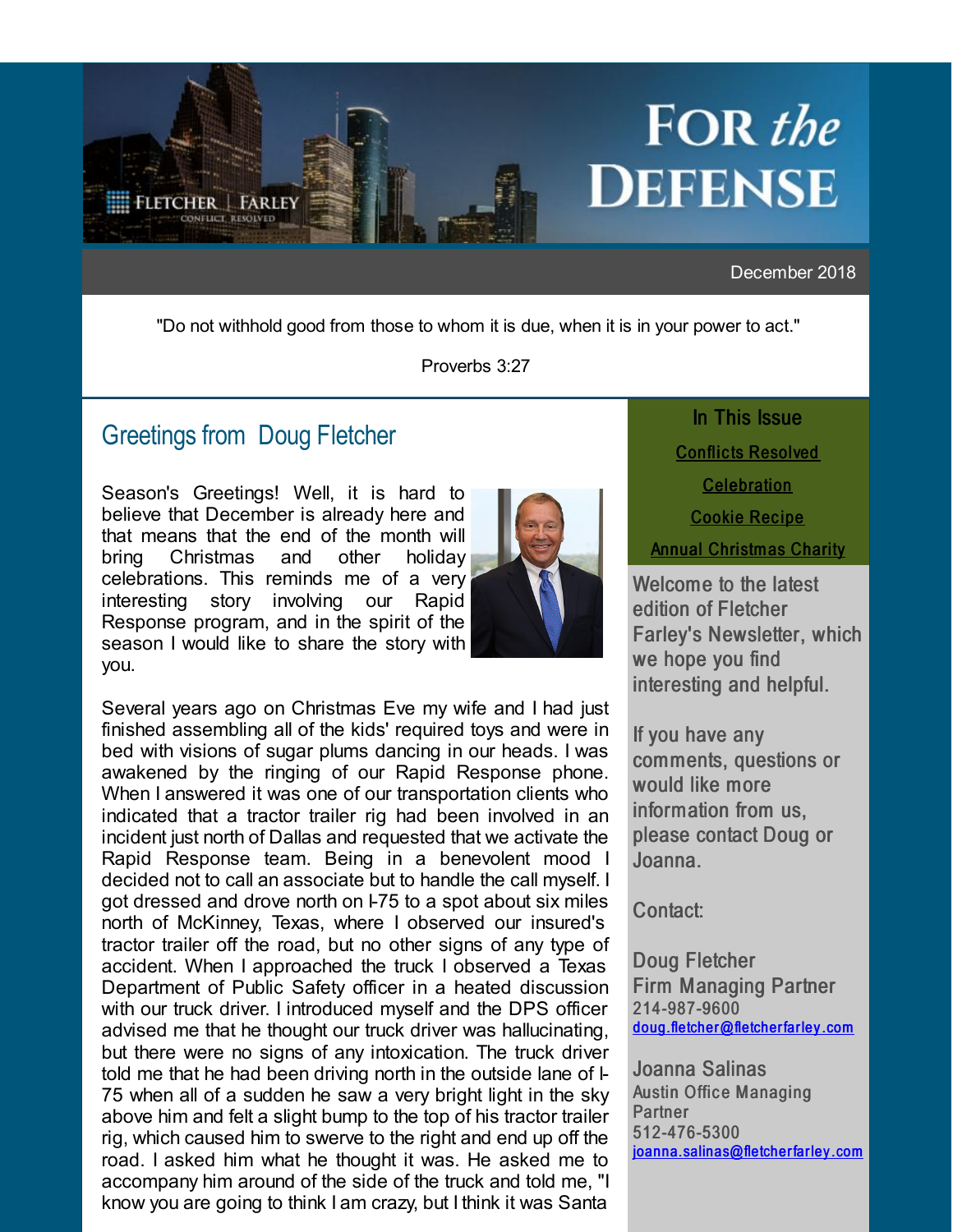Claus flying low." I laughed and told him that this was a fairly serious matter because a DPS Trooper was involved. He stuck to his story.

By this time our accident reconstruction team had arrived and I jokingly told them what our driver had told me. So, the accident reconstruction expert and I climbed up to get a look at the top of the trailer. We took numerous photographs and observed what appeared to be two parallel gash marks on the front of the trailer. The first marks were approximately half an inch deep and started at the front of the trailer. The marks proceeded down towards the back of the trailer and gradually faded off. We also saw what appeared to be a set of 32 indentions in parallel lines, sixteen on each side of the center line. About 50 yards south of our tractor trailer was a tree by the side of the road which had a number of the top branches broken, some of which had fallen to the ground. My accident reconstruction expert and I looked at each other and shook our heads.

We invited the Trooper to come up to the top of the rig and showed him the same evidence. Like us, he shook his head and climbed down. I then told the Trooper what our driver had told me. He looked sideways at me and said, "flying low? My supervisor is never going to believe this." He then quietly left the scene. I told our truck driver not to repeat what he saw, but to continue on his journey and that I would make the necessary report to the company. He was very concerned about the physical damage to the top of his trailer. I told him that we would try and get that taken care of.

As I drove back to Dallas I began to dictate our Rapid Response investigation report and included copies of the photographs of the top of the trailer. In the report I advised that, in my opinion, some type of contraption was heading in a southbound direction and struck the very top of our tractor trailer, then glanced off and hit the top of a nearby tree. I did not provide my opinion as to the source of the impact.

The day after Christmas I called the driver to inquire as to the physical damage to the top of his truck. He laughed and told me that when he returned home he parked his rig in front of his house, went inside and climbed straight into bed. The next morning, Christmas morning, he awoke and went outside to survey the damage. He climbed upon his truck and was surprised to see the entire top of the trailer had been fixed and painted a bright red. He stated that when he got into the cab he saw individually wrapped presents for each of his children.

I just hung up the phone and thought that this whole situation could not get any stranger. As I was sitting at my desk I looked up and noticed a small letter addressed to me in beautiful hand writing. I opened the letter and read, "Dear Mr. Fletcher: Please tell your client that on the evening of December 24th I was travelling southbound generally along I-75 near McKinney, Texas when I suddenly felt a load shift



## **Austin Office Attorneys Celebrate**



Top L-R: David Solomon, Lt Colin Ivey, Robin Miserlian, Sal Salinas, Joanna Salinas, Robyn Wentworth, Brandon Wentworth, Sara Bustilloz, Miguel Bustilloz Bottom L-R: Maggie Brown, Derreck Brown

The Austin office attorney team made the trek to spread holiday cheer and celebrate with the Dallas office attorney team. The holidays remind us of how great it is to be together!

#### **Cookie Recipe**



Ingredients \* 3 oz cream cheese, completely softened \* 1/2 cup butter, completely softened \* 1/2 cup firmly packed brown sugar \* 1/2 tsp salt \* 1 tsp vanilla, almond

- or peppermint flavor
- \* 1 2/3 cup flour

#### Directions:

Combine the first 5 ingredients in a large bowl. Stir by hand until well blended.

Lightly spoon flour into measuring cup, level off. Add to cream cheese mixture, stirring by hand